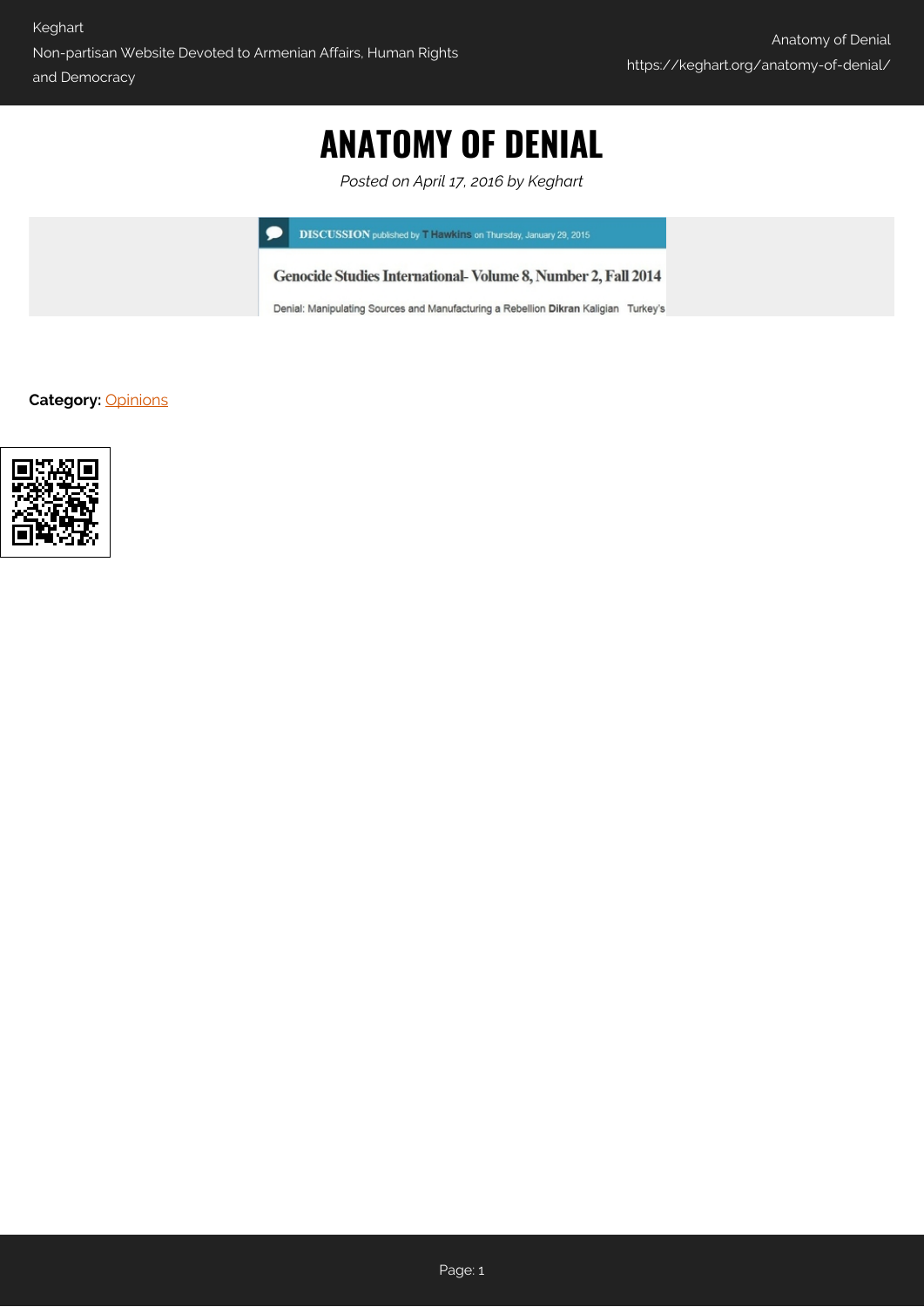*An abridged version of Dikran Kaligian, "Anatomy of Denial: Manipulating Sources and Manufacturing a Rebellion", Genocide Studies International 8, 2 (Fall 2014): 208–223. © 2014 Genocide Studies International. DOI: 10.3138/gsi.8.2.06. –Editor.*

## **Dikran Kaligian**, MA, USA

One of the key arguments made by genocide deniers is that the deportations were not part of a plan of extermination but rather a response to an Armenian rebellion in the eastern provinces in collaboration with Russia. They go to great lengths to show that those instances, such as in Van, where the Armenian population took up arms against Ottoman troops or paramilitary units that had already committed massacres in neighbouring regions, were not isolated attempts at self-defense but part of a general rebellion. To find the author of this rebellion, the Turkish government and those academics taking part in its denial campaign turn their attention to the only Armenian political party that was organized throughout the Ottoman Empire, the Armenian Revolutionary Federation (ARF or Dashnak party).

## $\pmb{\times}$

The crux of the argument is that the ARF, in collaboration with Russia, was conspiring to create a fifth column that would launch guerrilla attacks behind Ottoman lines and stage revolts in Armenianpopulated towns and cities. In addition, the argument continues, large numbers of Ottoman Armenians had crossed the border into Russia, where the ARF had formed them into volunteer regiments that had led the Russian invasion of the empire. To properly analyze these claims, it is imperative to look at the actual deliberations and actions of the ARF in the summer and fall of 1914.

*An abridged version of Dikran Kaligian, "Anatomy of Denial: Manipulating Sources and Manufacturing a Rebellion", Genocide Studies International 8, 2 (Fall 2014): 208–223. © 2014 Genocide Studies International. DOI: 10.3138/gsi.8.2.06. –Editor.*

### **Dikran Kaligian**, MA, USA

One of the key arguments made by genocide deniers is that the deportations were not part of a plan of extermination but rather a response to an Armenian rebellion in the eastern provinces in collaboration with Russia. They go to great lengths to show that those instances, such as in Van, where the Armenian population took up arms against Ottoman troops or paramilitary units that had already committed massacres in neighbouring regions, were not isolated attempts at self-defense but part of a general rebellion. To find the author of this rebellion, the Turkish government and those academics taking part in its denial campaign turn their attention to the only Armenian political party that was organized throughout the Ottoman Empire, the Armenian Revolutionary Federation (ARF or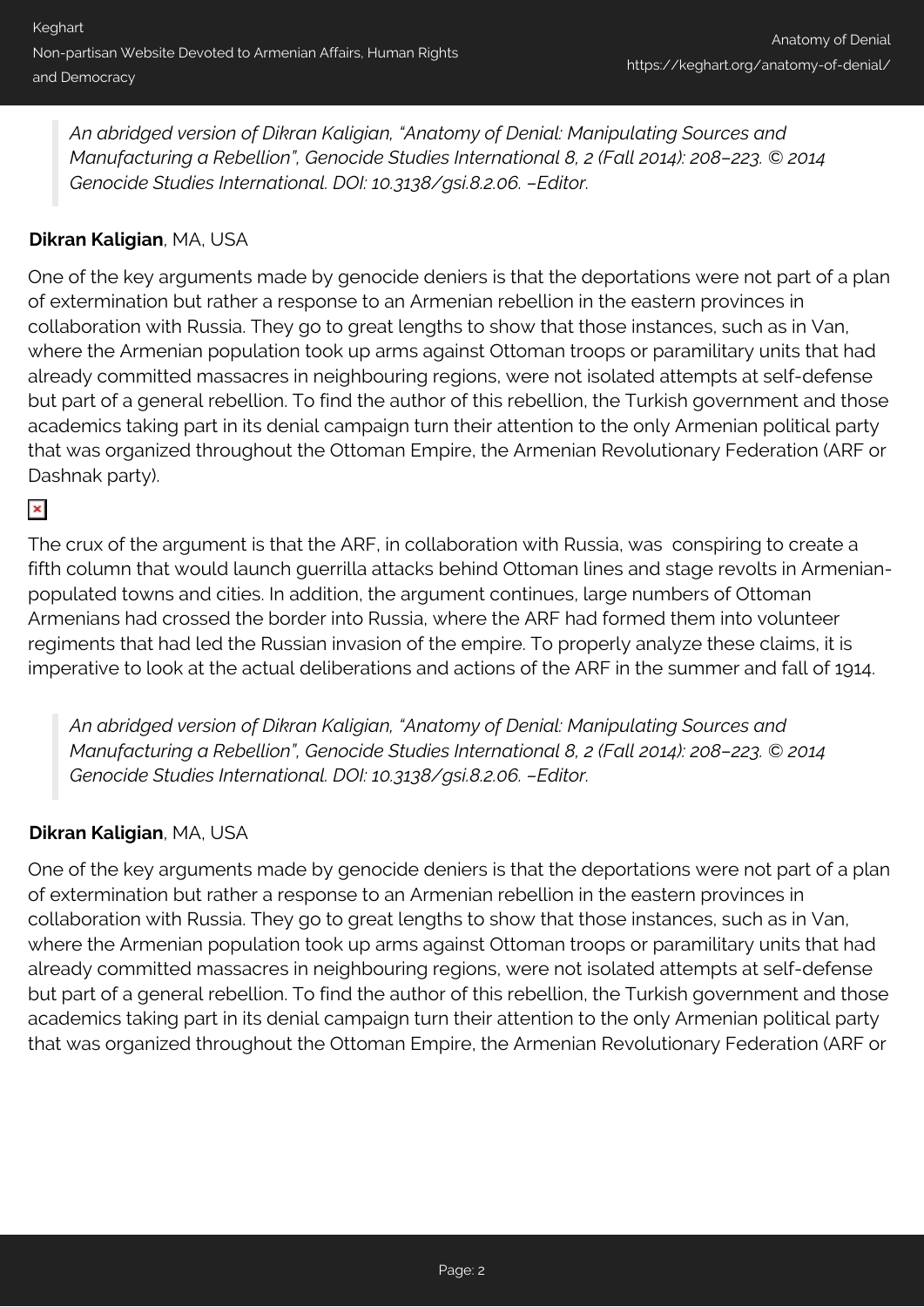Keghart Non-partisan Website Devoted to Armenian Affairs, Human Rights and Democracy Dashnak party).

#### $\pmb{\times}$

The crux of the argument is that the ARF, in collaboration with Russia, was conspiring to create a fifth column that would launch guerrilla attacks behind Ottoman lines and stage revolts in Armenianpopulated towns and cities. In addition, the argument continues, large numbers of Ottoman Armenians had crossed the border into Russia, where the ARF had formed them into volunteer regiments that had led the Russian invasion of the empire. To properly analyze these claims, it is imperative to look at the actual deliberations and actions of the ARF in the summer and fall of 1914.

The ARF Eighth World Congress, the highest assembly of the party, began in July 1914, in Erzurum. It was adjourned prematurely because of the outbreak of war in Europe. Therefore, it did not have time to settle all the pressing issues on its agenda. However, it did decide to instruct ARF bodies to do all that was necessary to convince the CUP not to join the war because such a step would have been ruinous not just for the Armenian people but also for the Ottoman government. It also passed a provisional resolution concerning terms of military service, which presumed that Armenian citizens of the Ottoman Empire had an obligation to defend their country.

What happened after the meeting has been a source of disagreement in the historiography. In the years after World War I, Armenian authors wrote that after the World Congress had adjourned, a committee of nine was formed and instructed to complete certain tasks that the congress had been unable to finalize. While the committee was in session, Dr. Bahaeddin Şakir and Ömer Naci Bey arrived as representatives of the CUP and the Ottoman government and met for three days with key figures Rosdom (Stepan Zorian), Agnouni (Khatchadour Maloumian), and Arshag Vramian. Decades of writing since, including works by Richard Hovannisian, Christopher Walker, and Manoug Somakian, has concurred with this narrative. The only exceptions are a handful of authors who express doubt that such a meeting took place and dispute that the CUP proposed the ARF foment rebellion in the Russian Empire during the war. These authors, including Justin McCarthy, Kamuran Gürün, Salahi Sonyel, and Guenter Lewy, all deny that the Ottoman Turks committed genocide beginning in 1915. Recognition that such a meeting between the CUP and ARF occurred would weaken their contention that the ARF was planning and would then execute a rebellion behind Ottoman lines as it would raise the question of what the two parties were negotiating for three days. Yet none of these dissenters provide any sources to support their denial that the CUP was trying to recruit the ARF.

An analysis of their arguments and sources shows that each author bases his position on the work of Esat Uras. Uras' book has long been criticized for the way it misrepresents and exaggerates Armenian revolutionary activism. Second, it is known that Uras was "intimately involved with the machinery of destruction in 1915" as a senior official in the Ottoman Ministry of the Interior. As director of the Directorate for Public Security's Intelligence Department, he received reports from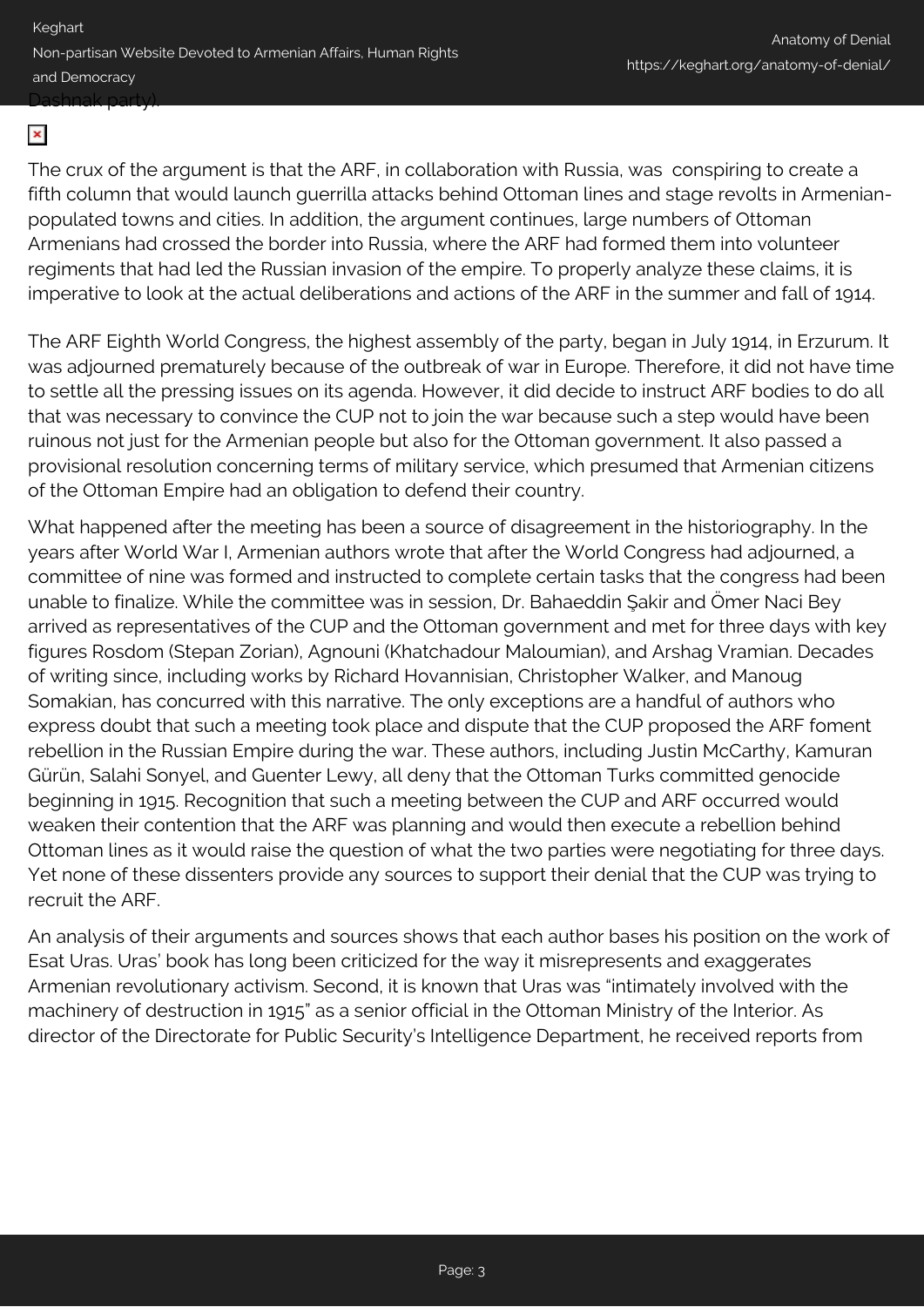the provinces on the deportation and extermination of the Armenians. Third, Uras' book can easily be exposed as a highly unreliable source on the topic of the ARF-CUP meeting and on the ARF decision making regarding the war. Its relevant sections include a translation of much of an article by ARF member of parliament Vahan Papazian, that was published in Vem. Uras' version contains critical mistranslation and, while extremely lengthy, omits numerous passages that contradict Uras' thesis. For example, the author directly quotes Papazian's description of how ARF members tried to dissuade the Turkish government from entering the war and mentions a proposal that the CUP "sent to the Erzerum Congress." Rather than conceding that this source confirms that a meeting did take place, Uras omits the footnote specifying that the proposal had been "to take an active role in the Caucasus by creating conspiratorial organizations behind the Russian Army.

Uras also writes that the ARF claimed that there had been an ARF-CUP meeting but that "there are no records or documents to prove these claims." Yet he neglects to inform his readers that the disappearance of all the CUP's papers at the end of the war necessitates a reliance on non-Turkish sources. This type of duplicity is insidious in that it implies that historical claims must have (neutral) evidence to support them while not acknowledging that the actions of the perpetrators have deliberately made this impossible, leaving scholars no other choice but to turn to other available sources—or to exclude an important element of the genocidal process out of fear of criticism. As a result of Uras' faulty scholarship and the failure of his successors to do even a cursory examination of the available sources, there is a manufactured controversy about the meeting.

It has been argued the Committee of Union and Progress members went to the congress to offer the Dashnaks autonomy in Eastern Anatolia if the Dashnaks in the Ottoman and Russian Empires would take part in the war against the Russians, which the Dashnaks refused. There is no real evidence for this assertion, which is based on Armenian sources; but it is not impossible.

Yet, had Uras, Sonyel, or McCarthy examined the Armenian sources, they would have found that a number of the attendees at the World Congress had remained in Erzerum after its adjournment, including ARF delegates Simon Vratzian and Roupen Der Minasian and guest Vahan Minakhorian (a social revolutionary). In their publications, Vratzian and Minakhorian describe a meeting that took place one evening at Erzerum's Sanasarian College. The three ARF negotiators, Rosdom, Agnouni, and Vramian, met with the three World Congress attendees, and Vramian informed them of the details of their negotiations with the CUP representatives. He told them that it was evident that the CUP was convinced that Germany would be victorious and thus, for it, any discussion about the Ottoman Empire remaining neutral was pointless.

Vratzian, Minakhorian, and Der Minasian all published accounts of the ARF-CUP negotiations, including the proposal that the ARF foment rebellion in Russia. According to them, the Armenian representatives had stated that they were adamantly against Turkish entanglement in the war because they believed it could mean the end of the Ottoman Empire in case of Allied victory, which they considered likely. They tried to demonstrate that it was in the Ottoman interest to remain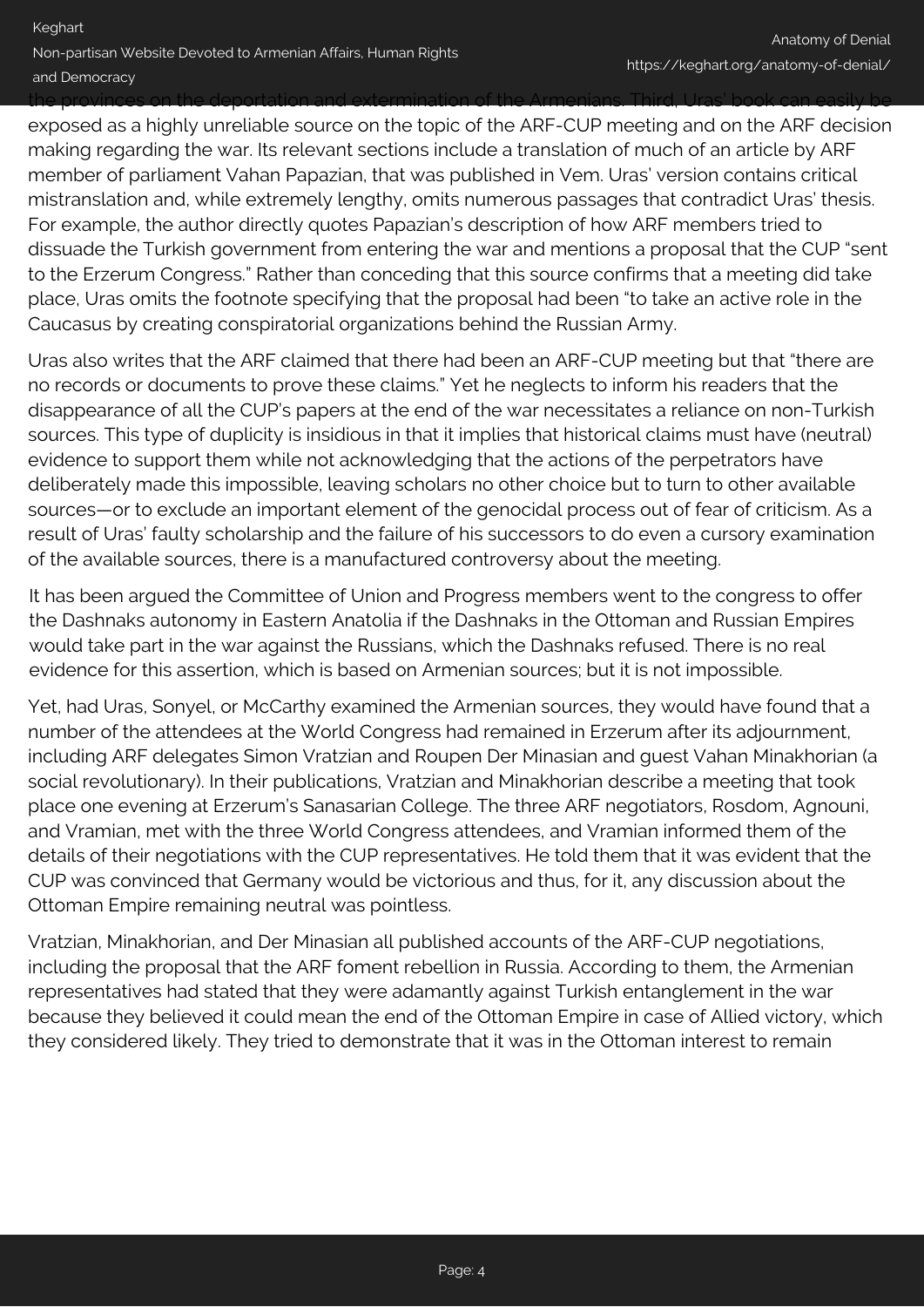neutral. The representatives emerged from the negotiations convinced that the party should not

alter the stance determined at the World Congress—that during wartime, there should be no rebellion among Ottoman Armenians and all Armenians must do their duty as Ottoman citizens.

Yusuf Halaçoğlu was the long-time president of the Turkish Historical Society, the academic arm of the Turkish government's genocide denial campaign. In his book, he seems to say that the Ottomans offered a deal to the ARF while never admitting that the two parties negotiated; he writes, "But when the Ottoman Empire went to war, the Armenian Congress which met in December 1914 in Erzurum rejected the proposal of autonomy offered by Ottoman officials. Instead it took a decision to support Russia." He cites Joseph Grabill's Protestant Diplomacy and the Near East as his source. What is problematic here is not just that Halaçoğlu misses the date of the World Congress by five months, but that he has plucked out the information about the ARF rebuffing the Ottoman offer while ignoring the much more significant information provided on the same page, which contradicts his thesis. Grabill writes that the ARF "worked for Ottoman neutrality" and that the Ottomans had offered autonomy for three Turkish Armenian and two Russian Armenian provinces if Armenians on both sides of the border joined the Ottoman war against Russia. Halaçoğlu also omits Grabill's statement that "the Dashnaktsutiun demurred, but promised to advise Ottoman Armenians to carry out their citizenship obligations." The omitted passage contradicts Halaçoğlu's claim that the ARF in the Ottoman Empire had decided to support Russia.

Contrary to the denialist historiography, Taner Akçam has found in the transcripts of the post-war military tribunal that tried CUP members a Turkish source confirming an ARF-CUP meeting in Erzerum. The records show that CUP members were sent to meet with the ARF and that "the congress appears to have been simply a means to disguise the true purpose for traveling to Erzerum," which was "to form irregular units of the Special Organization." Şakir was the chief of the political bureau of the Special Organization, and a subsequent instalment of the transcripts indicates that he wanted the ARF members leaving Erzerum at the conclusion of the World Congress to be "apprehended on the way and liquidated." However, the ARF members "succeeded in escaping from the gangs by covering their tracks." Şakir reported to Istanbul on the results of the meetings, and the response from Midhat, the CUP party secretary, is quoted by Akçam: "It has been understood from your communication of 15 August 1330 . . . that the Armenians are not inclined to joint action with us."

Despite the clumsy attempts at sowing doubt that I have described so far, it is clear that several published Armenian sources and the British Parliament's Blue Book present roughly the same account of the meetings between the ARF and CUP negotiators at Erzerum at the start of World War I.

At a later stage in the negotiations, the CUP representatives disclosed that the government had decided to take advantage of the expected German defeat of France and Russia by taking care of some unfinished business. Should the Russians be defeated, the Ottoman army would advance into the Caucasus to either conquer them or incite a revolution there. According to Şakir and Naci, the